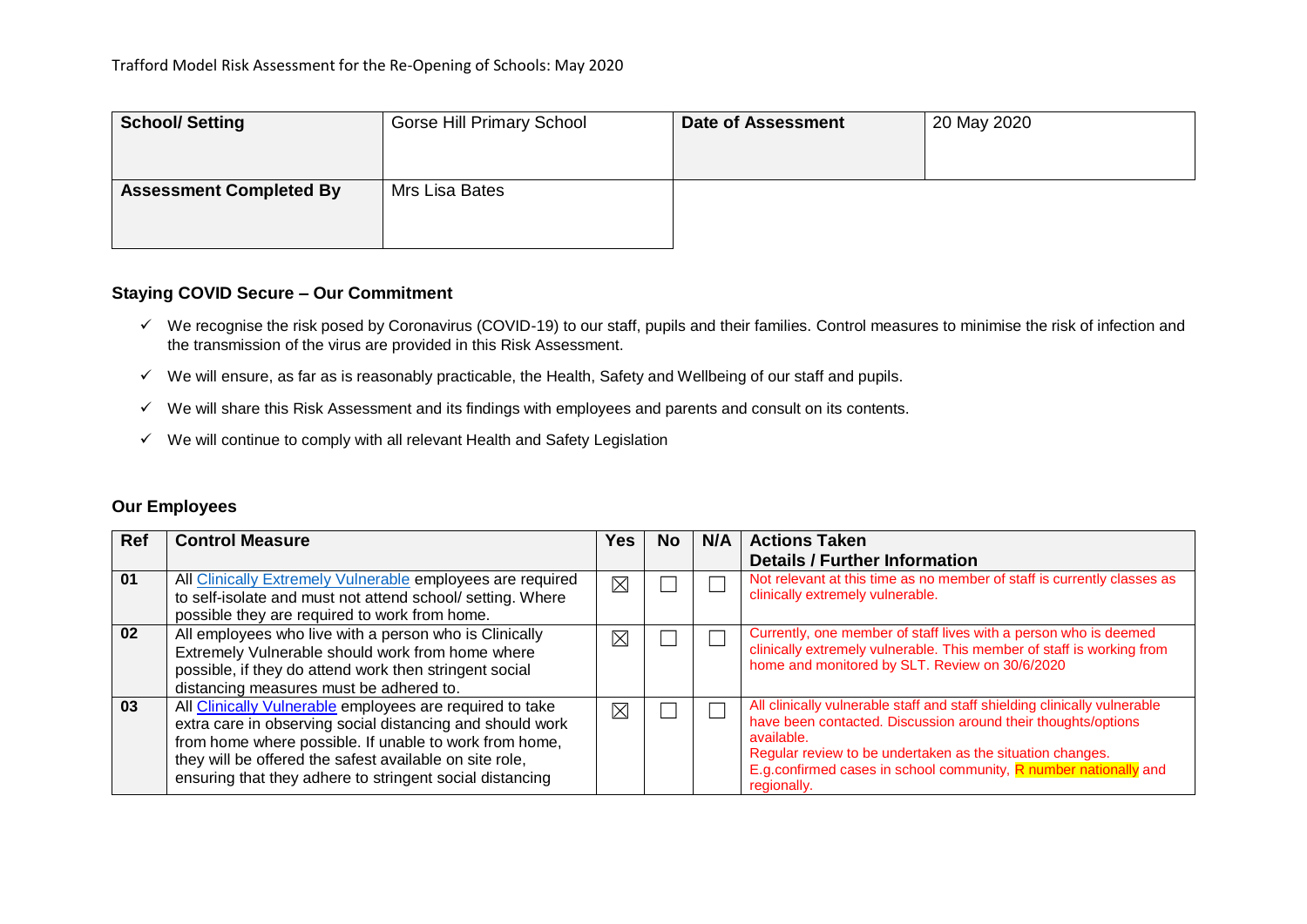|    | measures. (NB employees who live with a person who is<br>Clinically Vulnerable can attend school/setting)                                                                                                                           |             |  | https://www.gov.uk/government/publications/national-covid-<br>19-surveillance-reports<br>Where work space is shared e.g. Office, alternative working area to be<br>sourced. Potential rota for home working for tasks that can be<br>completed from home. Potential to condense hours into less working<br>days.<br>Those who are returning to work will be given a role where stringent<br>social distancing can be adhered to. Those continuing to shield and<br>work from home will be provided with a work laptop if necessary. |
|----|-------------------------------------------------------------------------------------------------------------------------------------------------------------------------------------------------------------------------------------|-------------|--|-------------------------------------------------------------------------------------------------------------------------------------------------------------------------------------------------------------------------------------------------------------------------------------------------------------------------------------------------------------------------------------------------------------------------------------------------------------------------------------------------------------------------------------|
| 04 | All employees, themselves or persons within their<br>household, who have COVID-19 symptoms, should self-<br>isolate and should not attend school/ setting until they can<br>be tested. If test is negative they can return to work. | $\times$    |  | Record on I-trent using appropriate code. Children in that member of<br>staff's bubble to self-isolate until test results are confirmed negative or<br>for 14 days if positive.<br>Infra-red thermometers available for staff to take temperature.                                                                                                                                                                                                                                                                                  |
| 05 | We regularly contact / keep in touch with colleagues who<br>are self- isolating/ working from home and monitor / support<br>both their Physical and Mental Health & Wellbeing                                                       | $\boxtimes$ |  | Weekly phone call from member of the SLT<br>The school buys into Trafford OH service<br>https://www.myohportal.co.uk/suite/login/<br>Staff can access the Employee Assistance Programme                                                                                                                                                                                                                                                                                                                                             |
| 06 | We provide suitable information and equipment to work at<br>home safely and effectively including those staff who<br>require additional aids and adaptations.                                                                       | $\boxtimes$ |  | Additional School mobile phone purchased for calling families from<br>home.<br>School laptops provided for staff who do not have access at home.<br>Suitable virus protection installed.<br>All are password protected.<br>School safer internet use policy, GDPR policy                                                                                                                                                                                                                                                            |

# **Our Pupils**

| <b>Ref</b> | <b>Control Measure</b>                                                                                                                                                                                    | Yes.        | <b>No</b> | N/A | <b>Actions Taken</b>                                                                                                                                                                              |
|------------|-----------------------------------------------------------------------------------------------------------------------------------------------------------------------------------------------------------|-------------|-----------|-----|---------------------------------------------------------------------------------------------------------------------------------------------------------------------------------------------------|
|            |                                                                                                                                                                                                           |             |           |     | <b>Details / Further Information</b>                                                                                                                                                              |
| 07         | All Clinically Extremely Vulnerable pupils are required to<br>self-isolate and must not attend school/ setting.                                                                                           | $\boxtimes$ |           |     | Who are these pupils? message sent out on app asking families to<br>notify us. Letter and FAQ sent to parents 2 June 2020                                                                         |
| 08         | All pupils who live with a person who is Clinically Extremely<br>Vulnerable should work from home if possible, if they do<br>attend school/setting then stringent social distancing must<br>be adhered to | ⊠           |           |     | Who are these pupils? message sent out on app asking families to<br>notify us. Letter and FAQ sent to parents 2 June 2020                                                                         |
| 09         | All Clinically Vulnerable pupils should follow medical advice<br>for their individual circumstances. (NB if a child lives with a                                                                          | $\boxtimes$ |           |     | CCo- updated asthma etc list? Which of these children have said yes-<br>which bubble? Each bubble needs a medical alerts for their group.<br>message sent out on app asking families to notify us |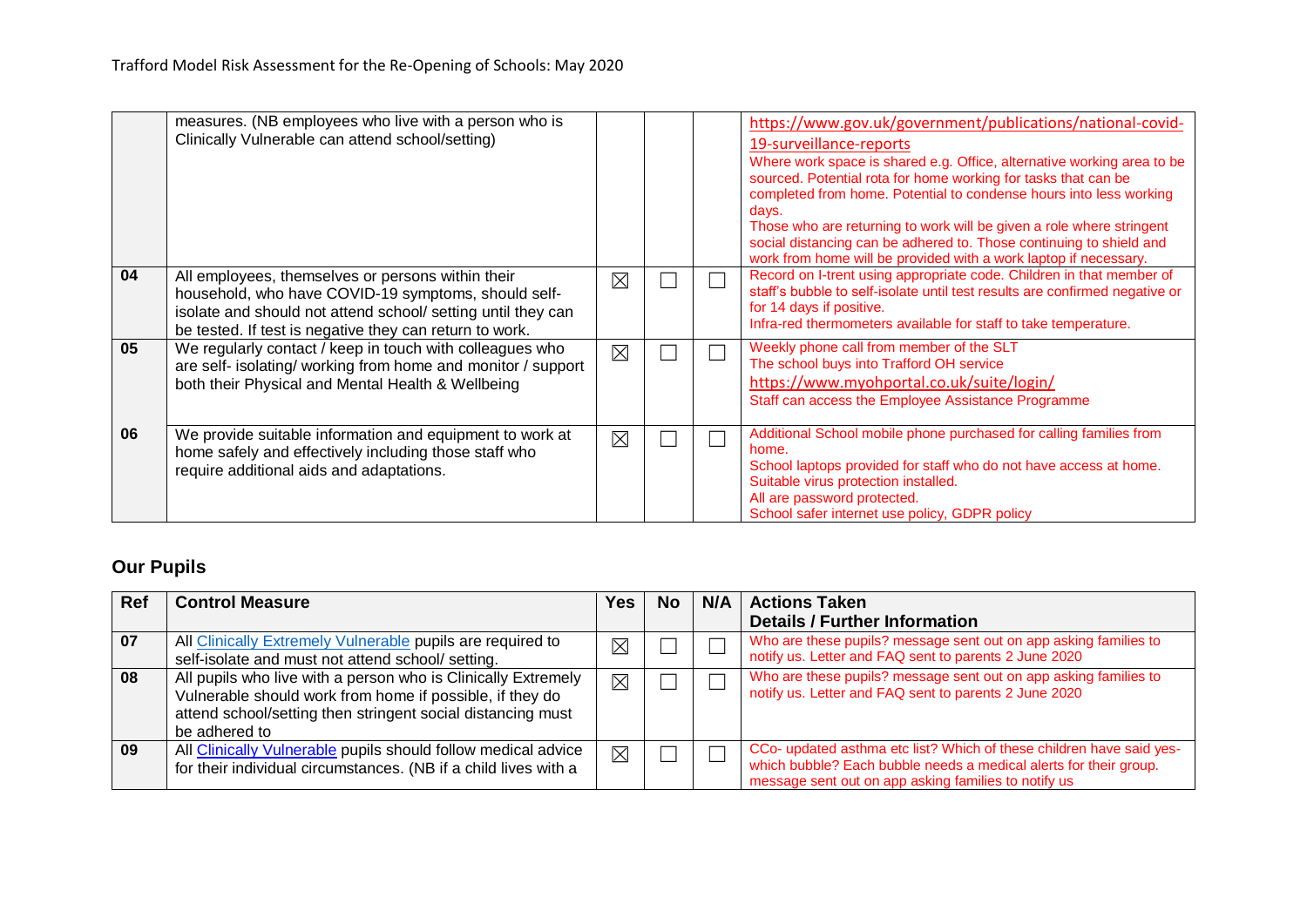|    | person who is Clinically Vulnerable they can attend their<br>school/setting)                                                                                                                                                                                |             |  |                                                                                                                                                                                                                                                                                                                                                                                                                                                                                                                                                                                 |
|----|-------------------------------------------------------------------------------------------------------------------------------------------------------------------------------------------------------------------------------------------------------------|-------------|--|---------------------------------------------------------------------------------------------------------------------------------------------------------------------------------------------------------------------------------------------------------------------------------------------------------------------------------------------------------------------------------------------------------------------------------------------------------------------------------------------------------------------------------------------------------------------------------|
| 10 | All pupils, or persons within their household that have<br>COVID 19 symptoms should not attend school/ setting until<br>they can be tested. If test is negative they can return to their<br>school/setting.                                                 | $\boxtimes$ |  | Staff aware of symptoms (Guidance for educational settings 20/5/2020<br>review 1/6/2020)<br>a new continuous cough<br>a high temperature<br>a loss of, or change in, your normal sense of taste or smell<br>(anosmia)<br>Infra-red thermometers available to take temperature if child presents<br>with symptoms.<br>Parents sign home school agreement.<br>Either School can refer staff for a test at a local test centre or staff can<br>book their own- https://www.gov.uk/guidance/coronavirus-<br>covid-19-getting-tested#arrange-a-test-if-youre-an-essential-<br>worker |
| 11 | We provide on-line/distance learning for all pupils who are<br>not in school/ setting.                                                                                                                                                                      | $\times$    |  | Teachers to be given time in the working week to dedicate to setting<br>home learning and carrying out well-being checks                                                                                                                                                                                                                                                                                                                                                                                                                                                        |
| 12 | All pupils in school/ setting are required to be in cohort of no<br>more than; 1:13 EYFS, 1:15 Primary, led by one Teacher<br>(or Teaching Assistant working under the direction of a<br>teacher). Where this is not possible, adjustments will be<br>made. | $\boxtimes$ |  | Where possible a minimum of two adults to a bubble to cover breaks<br>and lunch<br>No breakfast club<br>After school club for key worker bubbles only- Use of the hall and<br>outside space with no more than 1:15 ratio. Food provision will require<br>no cooking.                                                                                                                                                                                                                                                                                                            |

# **Our School Site**

|            | <b>Capacity &amp; Access</b>                                                                                                  |     |           |                                                                                                                          |
|------------|-------------------------------------------------------------------------------------------------------------------------------|-----|-----------|--------------------------------------------------------------------------------------------------------------------------|
| <b>Ref</b> | <b>Control Measure</b>                                                                                                        | Yes | <b>No</b> | N/A   Actions Taken<br><b>Details / Further Information</b>                                                              |
| 13         | Designated Entrance and Exit Points to the Building (for<br>each cohort of pupils where possible).                            | Χ   |           | Refer to site plan.<br>Signage to ensure clarity for staff/pupils and parents                                            |
| 14         | Increased number of Entrance and Exit Points to the<br>Building (external class room doors should be used where<br>possible). | Χ   |           | All external doors are currently utilised apart from the main entrance to<br>the school office.<br>2 meter distance tape |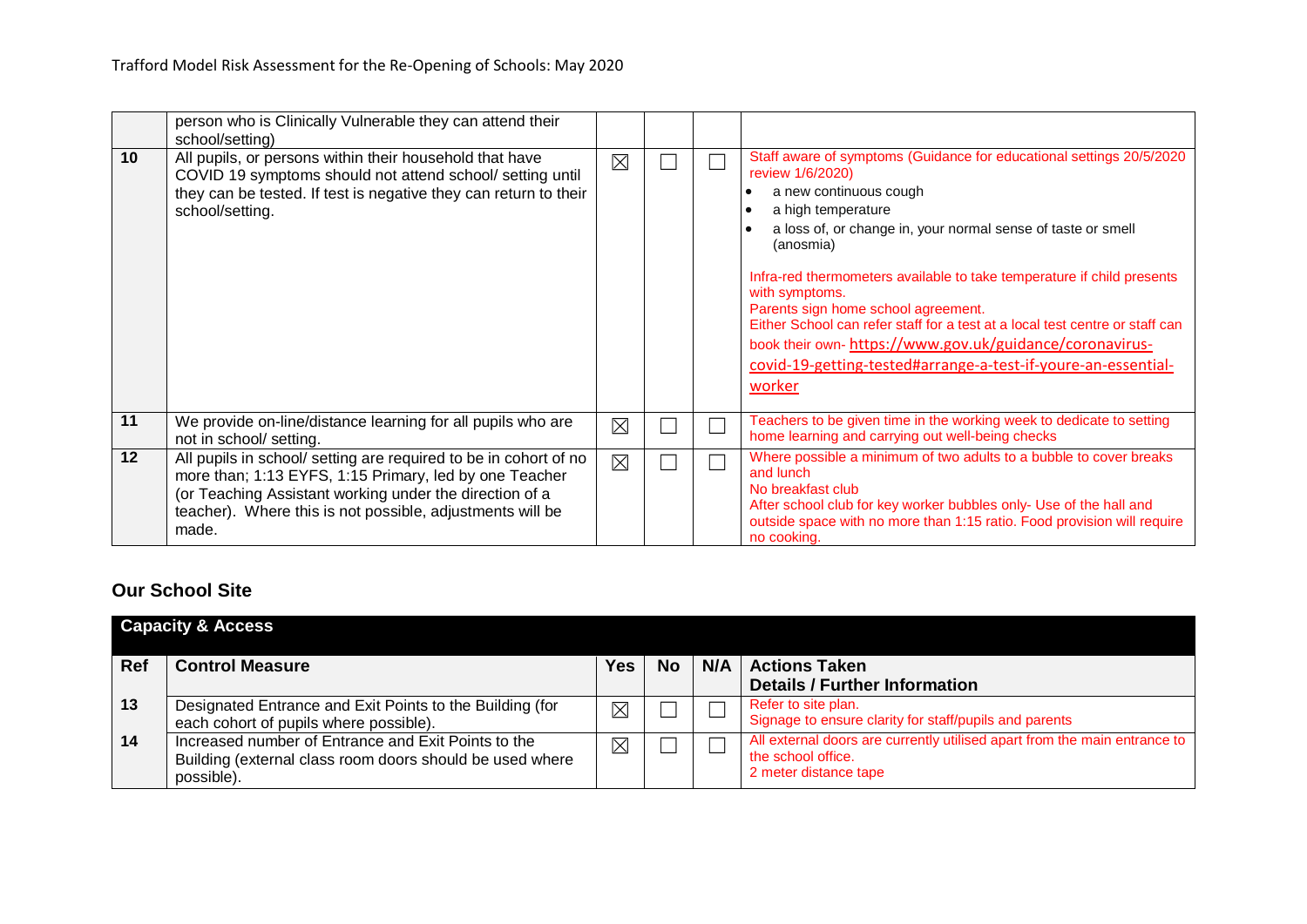| 15<br>16 | Develop, share and display drop off/ collection protocols<br>e.g. one way system and one parent/carer only to drop off/<br>collect child.<br>Restrictions on access to school/setting by third parties<br>(parents, members of the public, visitors etc). | $\times$<br>$\times$ |           | $\Box$                   | Refer to drop off/pick up protocol<br>Playground demarcated to demonstrate social distancing waiting<br>areas- less risk than queuing on the street. Gates open 5 mins before<br>first drop off/pickup time. Parents told not to come to school too early.<br>Member of SLT and Site Manager to monitor.<br>1 person at a time into school main entrance. Glass partition window<br>to remain closed for staff safety.<br>Notices displayed at main entrance<br>No events for parents to be invited to school for-look at virtual<br>methods e.g. new nursery and reception induction meetings to be held<br>through Zoom.<br>Parents/carers not allowed in the school building at drop off (Closed<br>door policy!) |
|----------|-----------------------------------------------------------------------------------------------------------------------------------------------------------------------------------------------------------------------------------------------------------|----------------------|-----------|--------------------------|----------------------------------------------------------------------------------------------------------------------------------------------------------------------------------------------------------------------------------------------------------------------------------------------------------------------------------------------------------------------------------------------------------------------------------------------------------------------------------------------------------------------------------------------------------------------------------------------------------------------------------------------------------------------------------------------------------------------|
| 17       | Stagger drop off and collection times, lunch and break<br>times for each cohort/group.                                                                                                                                                                    | $\times$             |           |                          | Refer to Covid 19 School Day protocol                                                                                                                                                                                                                                                                                                                                                                                                                                                                                                                                                                                                                                                                                |
|          | <b>Physical / Social Distancing in the Building</b>                                                                                                                                                                                                       |                      |           |                          |                                                                                                                                                                                                                                                                                                                                                                                                                                                                                                                                                                                                                                                                                                                      |
| Ref      | <b>Control Measure</b>                                                                                                                                                                                                                                    | <b>Yes</b>           | <b>No</b> | N/A                      | <b>Actions Taken</b><br><b>Details / Further Information</b>                                                                                                                                                                                                                                                                                                                                                                                                                                                                                                                                                                                                                                                         |
| 18       | Class rooms organised maintaining space between seats/<br>desks where possible.                                                                                                                                                                           | $\times$             |           | $\Box$                   | Refer to site plan indicating the assessed safe number for each<br>classroom.<br>Tables organised at 2m distance.<br>Teacher's space demarcated at 2m distance.<br>Bubbles based on this information up to a maximum of 15 in primary<br>phase and 13 in EYFS                                                                                                                                                                                                                                                                                                                                                                                                                                                        |
| 19       | Social distancing message is re-enforced to pupils at<br>regular intervals.                                                                                                                                                                               | $\boxtimes$          |           | $\overline{\phantom{0}}$ | Social stories and other resources used to educate children in social<br>distancing.<br>Reminders throughout the day especially at key times- as they<br>transition to break, lunchtime etc<br>Teacher's space demarcated and children in primary not to enter this<br>space<br>Social distancing will be challenging in the EYFS refer to guidance                                                                                                                                                                                                                                                                                                                                                                  |
| 20       | Outside space is used wherever possible for learning.                                                                                                                                                                                                     | $\times$             |           | $\Box$                   | Children in the EYFS will use the Forest Garden and EYFS outside<br>space to enable social distancing.<br>Playground to be split into 3 sections for use by Y1, Y6 and key                                                                                                                                                                                                                                                                                                                                                                                                                                                                                                                                           |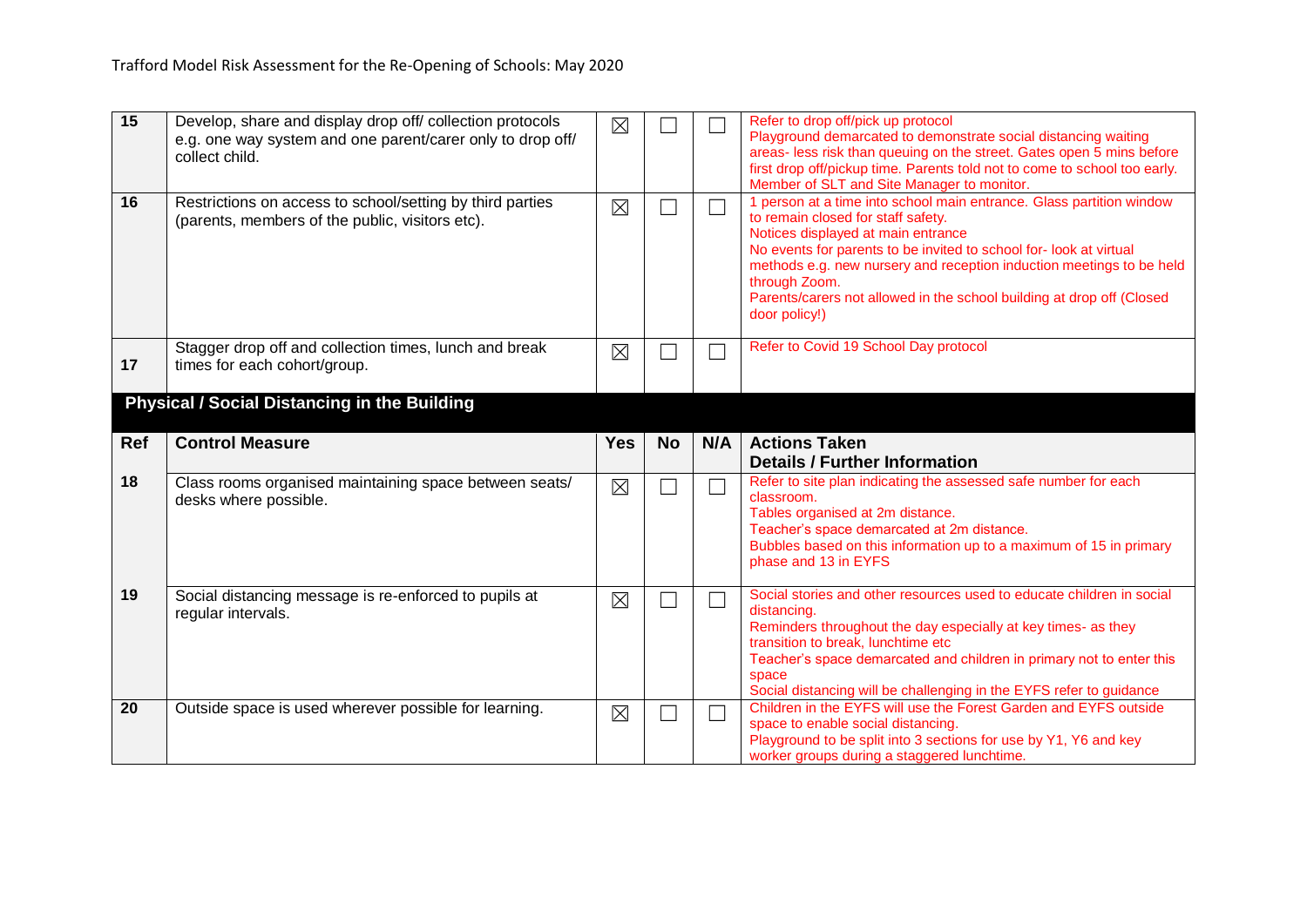| 21 | Reduced movement around school- ensure group/cohort<br>move around school together and limit contact with other<br>groups/cohorts within the school/setting.                                                                                                                                                                                                                                                                                                                                                                                                                              | $\times$    |  |  | Staggered breaks and lunchtimes ensure that movement from the<br>same areas of the school is also limited.                                                                                     |  |  |  |  |  |  |  |
|----|-------------------------------------------------------------------------------------------------------------------------------------------------------------------------------------------------------------------------------------------------------------------------------------------------------------------------------------------------------------------------------------------------------------------------------------------------------------------------------------------------------------------------------------------------------------------------------------------|-------------|--|--|------------------------------------------------------------------------------------------------------------------------------------------------------------------------------------------------|--|--|--|--|--|--|--|
| 22 | Communal spaces such as dining room or assembly hall to<br>be used at reduced capacity                                                                                                                                                                                                                                                                                                                                                                                                                                                                                                    | $\boxtimes$ |  |  | <b>Staggered lunchtimes</b><br>Timetable for PE sessions.                                                                                                                                      |  |  |  |  |  |  |  |
| 23 | Stagger the use and limit the occupancy of staff room and<br>offices by employees.                                                                                                                                                                                                                                                                                                                                                                                                                                                                                                        | ⊠           |  |  | Refer to site plan for assessed numbers.<br>Food tech room to be used as an additional staffroom space.                                                                                        |  |  |  |  |  |  |  |
| 24 | Kitchen staff to maintain social distancing of 2 metres in the<br>kitchen where possible.                                                                                                                                                                                                                                                                                                                                                                                                                                                                                                 | $\times$    |  |  | Signage as a reminder.<br>Staff to have own zones within the kitchen area                                                                                                                      |  |  |  |  |  |  |  |
| 25 | Use of Small Meeting Rooms and Confined Areas by more<br>than one person prohibited.                                                                                                                                                                                                                                                                                                                                                                                                                                                                                                      | ⊠           |  |  | Refer to Site Map for assessed number of people in any one space at<br>any one time.<br>SW and up to 2 others in SEND room. Cleaning and hand washing<br>routine to be adhered to between use. |  |  |  |  |  |  |  |
| 26 | Non-essential repair / contracted works in buildings to be<br>carried outside school hours                                                                                                                                                                                                                                                                                                                                                                                                                                                                                                | $\times$    |  |  | Planned works to main entrance and playground in the summer<br>holidays when school is closed.                                                                                                 |  |  |  |  |  |  |  |
|    | <b>Cleaning of tables in the hall between sittings</b><br>Children must not bring any items with them from home apart from a lunchbox and coat. These are to be stored at their table/back of chair.<br>Reception and Nursery children to use cloakroom area with belongings spaced out as far as possible.<br>Pupils will not wear school uniform so that families will find it easier to provide clean clothes each day.<br>Parents and pupils will sign a Covid 19 home school agreement<br>Children have a specific toilet block to use. Staff to ensure that pupil use is staggered. |             |  |  |                                                                                                                                                                                                |  |  |  |  |  |  |  |

#### **Infection Control, Cleaning and Hygiene Arrangements**

| <b>Ref</b> | <b>Control Measure</b>                                                                                                                                                              | Yes         | No. | N/A | <b>Actions Taken</b><br><b>Details / Further Information</b>                                                                                                                                                                                                                                                                                                                                                 |
|------------|-------------------------------------------------------------------------------------------------------------------------------------------------------------------------------------|-------------|-----|-----|--------------------------------------------------------------------------------------------------------------------------------------------------------------------------------------------------------------------------------------------------------------------------------------------------------------------------------------------------------------------------------------------------------------|
| 27         | Staff and/or pupils who are<br>experiencing symptoms associated<br>with COVID-19 are instructed not to<br>attend the school/ setting and to<br>refer to current advice and guidance | $\boxtimes$ |     | Π   | Inform parents about current guidance about having pupils over 5 tested (information leaflet).<br>14 day isolation unless negative test result.<br>Keep the website and app updated with the current guidance<br>Infra-red thermometers available for staff and pupils to take temperature.<br>Parents sign home school agreement.                                                                           |
| 28         | Staff who experience symptoms as<br>above whilst at work should<br>immediately go home and follow the<br>guidance set out above.                                                    | $\times$    |     |     | Arrange for staff members to be tested. 7 or 14 day isolation dependent on personal<br>circumstances. Ensure SLT/staff are aware of any updates to the guidance. Share electronically.                                                                                                                                                                                                                       |
| 29         | Pupils who experience COVID-19<br>symptoms should be collected from<br>school/ setting as soon as possible.<br>They should be kept 2m apart from                                    | $\times$    |     |     | The adult caring for them should wear a mask, apron and pair of gloves whilst waiting with the<br>child for their parent or carer to collect them.<br>10 fluid resistant masks, 10 aprons and 10 pairs of gloves, together with 2 reusable visors. The<br>visor should be used if the child is vomiting - the visor is for multiuse and can be<br>decontaminated. 1 Covid 19 PPE box set up in medical room. |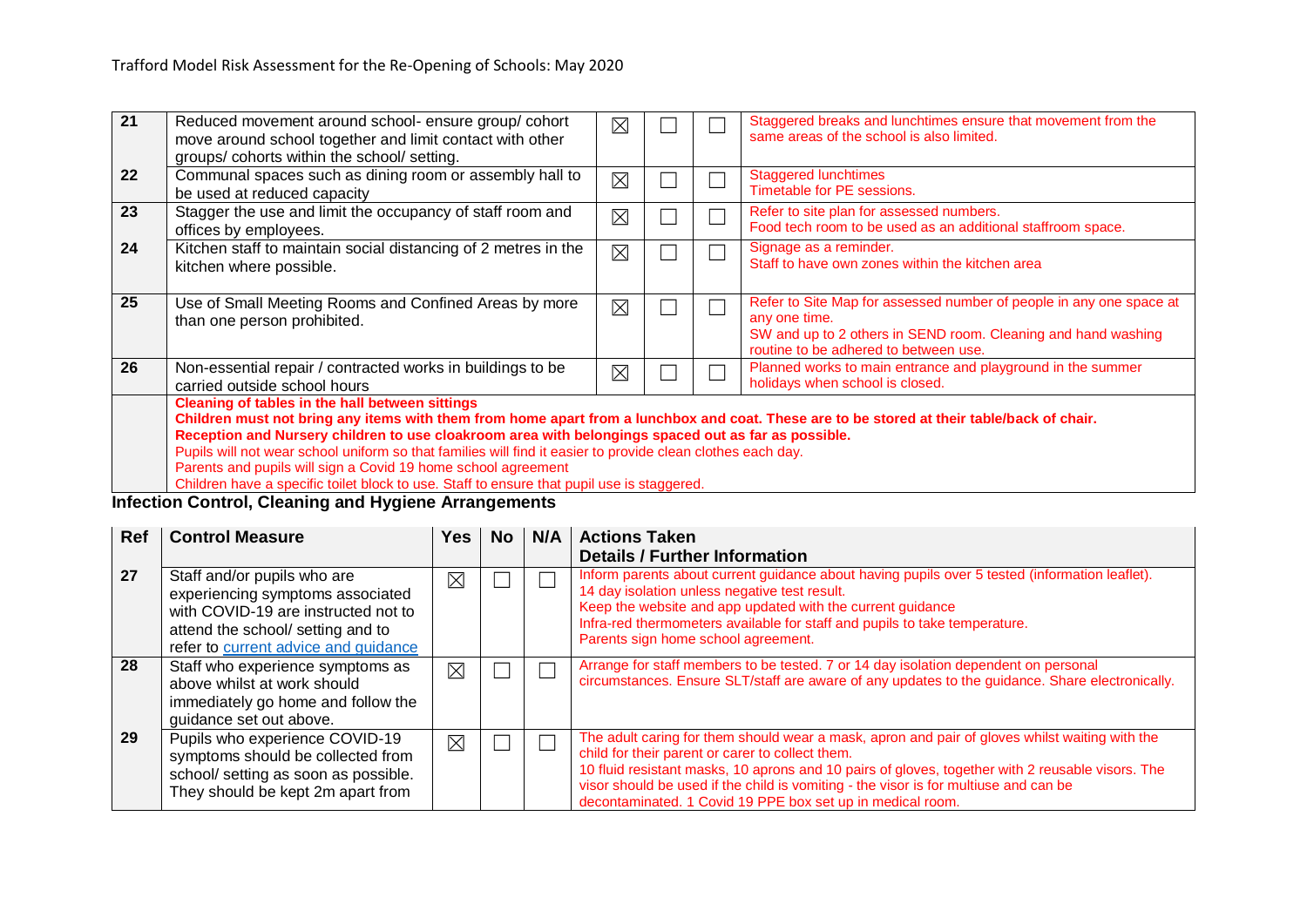|    | all other pupils and staff whilst on<br>site.<br>If pupil needs direct personal care<br>until they can return home, staff<br>should wear the appropriate PPE.                                                                                               |             |        |        | Second set of PPE kept in HT Office. Both clearly labelled.<br>If your stock reduces and you have only 5 of one product (other than visors) remaining email<br>Covid-19@trafford.gov.uk <mailto:covid-19@trafford.gov.uk> and include school PPE supply in<br/>the subject heading.<br/>Staff training video on putting on and taking off PPE<br/>If weather permits, pupil will be cared for outside of the building whilst waiting for a parent to<br/>collect.<br/>Parent/carers of children who become unwell during the school day are informed that although<br/>Covid19 is circulating in the community, usual childhood illnesses are too. If the child is presenting<br/>as significantly unwell advice must be given to contact NHS111 if the child has Covid19<br/>symptoms, or seek help through their GP or A&amp;E for other concerns. It is important that other<br/>potentially serious illnesses are not missed at this time.<br/>Medical room and/or HT Office and/or DHT Office to be used to isolate a symptomatic pupil.<br/>Communication with parents with regards to keeping contact details up to date.<br/>All pupils in that 'bubble' and staff attached to the bubble to isolate according to the guidance.</mailto:covid-19@trafford.gov.uk> |
|----|-------------------------------------------------------------------------------------------------------------------------------------------------------------------------------------------------------------------------------------------------------------|-------------|--------|--------|---------------------------------------------------------------------------------------------------------------------------------------------------------------------------------------------------------------------------------------------------------------------------------------------------------------------------------------------------------------------------------------------------------------------------------------------------------------------------------------------------------------------------------------------------------------------------------------------------------------------------------------------------------------------------------------------------------------------------------------------------------------------------------------------------------------------------------------------------------------------------------------------------------------------------------------------------------------------------------------------------------------------------------------------------------------------------------------------------------------------------------------------------------------------------------------------------------------------------------------------------------------------------|
| 30 | Provision of hand-washing / hand-<br>hygiene facilities at entrances and<br>throughout school/setting. (regularly<br>monitored & maintained).                                                                                                               | $\boxtimes$ |        | $\Box$ | Additional dispensers for hand sanitiser have been installed at main pupil entrances.<br>Each classroom has hand sanitiser<br>Toilet blocks are kept topped up with soap<br>Site Manager to monitor at start of morning and afternoon shifts.<br>Trough sinks to be labelled indicating which sinks can be used                                                                                                                                                                                                                                                                                                                                                                                                                                                                                                                                                                                                                                                                                                                                                                                                                                                                                                                                                           |
| 31 | All staff and pupils are encouraged<br>to regularly wash their hands with<br>soap and water, especially upon<br>arrival at school/setting, prior to<br>eating, following break/lunch time<br>and any other time deemed<br>necessary (after coughs/sneezes). | $\boxtimes$ | 囗      | $\Box$ | Children to receive training/lessons on how to wash hands.<br>https://e-<br>bug.eu/eng home.aspx?cc=eng&ss=1&t=Information%20about%20the%20Coronavirus<br>designated toilet blocks for each bubble. Look at potential timetable for when these toilets are<br>used by each bubble. Limit numbers.<br>Each classroom also has its own sink- ensure soap available and paper towels and lidded bin.<br>Staff to train children in toilet etiquette- insist on flushing and binning paper towels and hand<br>washing                                                                                                                                                                                                                                                                                                                                                                                                                                                                                                                                                                                                                                                                                                                                                         |
| 32 | Different hand wash facilities should<br>be available for each cohort/group<br>within school/setting where possible.                                                                                                                                        | $\boxtimes$ | $\Box$ | ┓      | Each bubble to be clear on which hand washing facilities to use.                                                                                                                                                                                                                                                                                                                                                                                                                                                                                                                                                                                                                                                                                                                                                                                                                                                                                                                                                                                                                                                                                                                                                                                                          |
| 33 | Remove unnecessary items from<br>class rooms and soft toys/ toys that<br>are hard to clean.                                                                                                                                                                 | $\boxtimes$ | Ξ      | $\Box$ | Remove shared tidy trays from middle of tables.<br>Remove scaffolds from tables- Each child has their own set if required.<br>Removal of sand and water from EYFS.<br>Removal of cushions and beanbags from each classroom                                                                                                                                                                                                                                                                                                                                                                                                                                                                                                                                                                                                                                                                                                                                                                                                                                                                                                                                                                                                                                                |
| 34 | Sharing of pencils/ pens and other<br>items of stationery is avoided where<br>possible. (Pupils have their own<br>stationery in their own pencil case).                                                                                                     | $\boxtimes$ |        | ×.     | Each pupil has a pencil, pen, ruler, eraser, coloured pencils, sharpener named in their own plastic<br>zip wallet.<br>Children who need a coloured overlay have their own - named<br>Children in Nursery to have their own pot of play doh- named. Changed each week.                                                                                                                                                                                                                                                                                                                                                                                                                                                                                                                                                                                                                                                                                                                                                                                                                                                                                                                                                                                                     |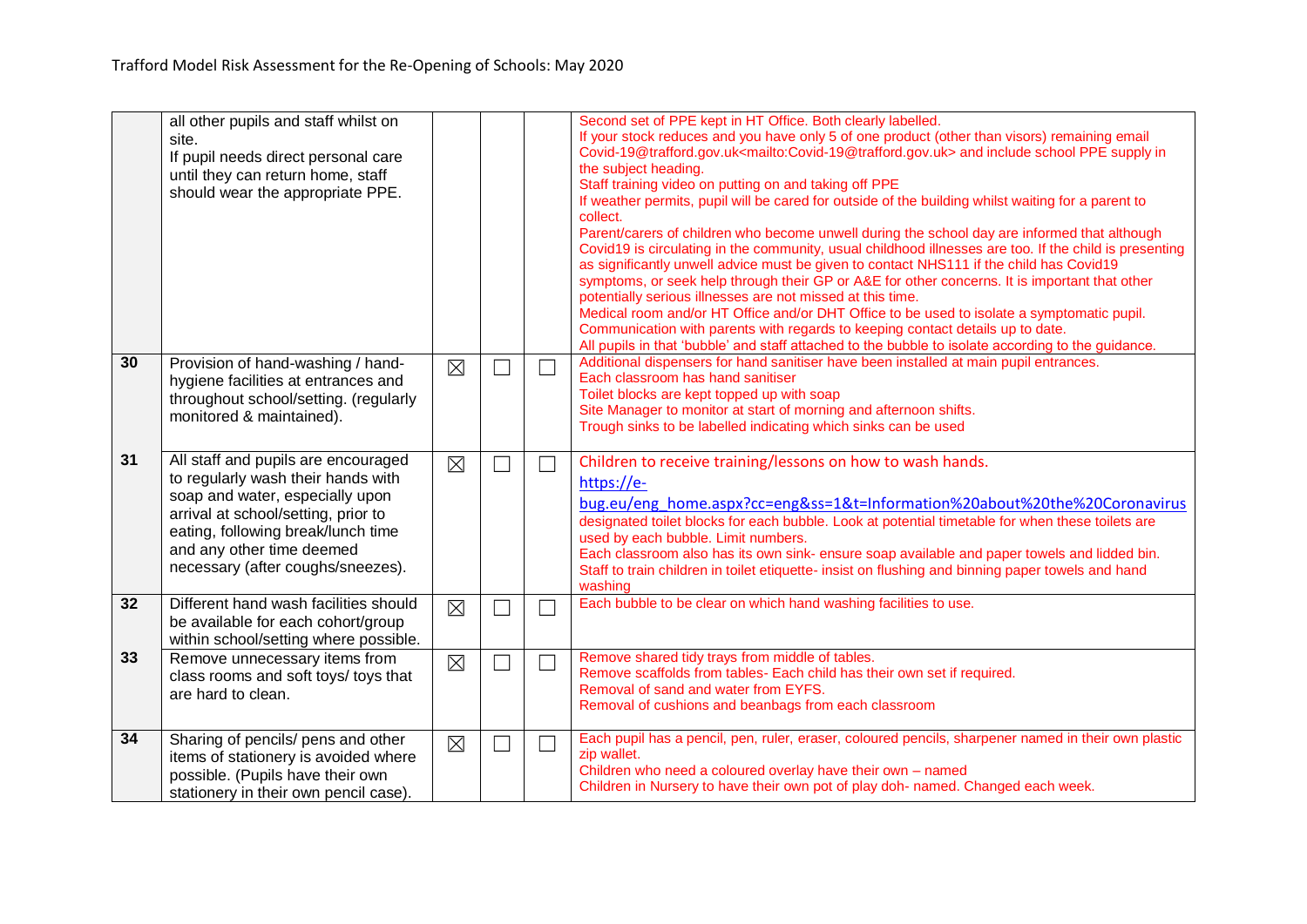|  |  | . Chd to be issued with one reading book and 1 read for pleasure book- does not go home. On<br>completion book placed in a plastic box in the classroom and left for 72 hours before being used |
|--|--|-------------------------------------------------------------------------------------------------------------------------------------------------------------------------------------------------|
|  |  | by a different child. (have 2 days a week where books will be changed)                                                                                                                          |
|  |  | Laptops cleaned with an antiviral wipe before use                                                                                                                                               |

| <b>Ref</b> | <b>Control Measure</b>                                                                                                                                                                                                                                                                                                                                                                                                   | <b>Yes</b>  | <b>No</b> | N/a | <b>Actions Taken</b>                                                                                                                                                                                                                                                                                                                                                                                                                                                                                                                                                                                                                                                                                                                                              |
|------------|--------------------------------------------------------------------------------------------------------------------------------------------------------------------------------------------------------------------------------------------------------------------------------------------------------------------------------------------------------------------------------------------------------------------------|-------------|-----------|-----|-------------------------------------------------------------------------------------------------------------------------------------------------------------------------------------------------------------------------------------------------------------------------------------------------------------------------------------------------------------------------------------------------------------------------------------------------------------------------------------------------------------------------------------------------------------------------------------------------------------------------------------------------------------------------------------------------------------------------------------------------------------------|
|            |                                                                                                                                                                                                                                                                                                                                                                                                                          |             |           |     | <b>Details / Further Information</b>                                                                                                                                                                                                                                                                                                                                                                                                                                                                                                                                                                                                                                                                                                                              |
| 35         | Equipment that may need to be shared (laminators,<br>guillotines etc.) should be cleaned and sanitised before and<br>after use.                                                                                                                                                                                                                                                                                          | $\boxtimes$ |           |     | Laminators and guillotines to be set up in the PPA room and library. A<br>set of anti-viral cleaning wipes, spray and cloths to be housed with<br>each piece of equipment for use before and after use.<br>Sports equipment to be cleaned after use-limit amount of equipment.                                                                                                                                                                                                                                                                                                                                                                                                                                                                                    |
| 36         | All staff and pupils are encouraged to cough / sneeze into<br>tissues and dispose of these in appropriate waste disposal<br>bins. (Catch it, Kill it, Bin it)                                                                                                                                                                                                                                                            | $\boxtimes$ |           |     | Tissues readily available in each classroom- Site Manager to monitor<br>and ensure topped up.<br>Posters displayed in each classroom.<br><b>Bug</b>                                                                                                                                                                                                                                                                                                                                                                                                                                                                                                                                                                                                               |
| 37         | Additional lidded bins and increased emptying /<br>replacement are provided / in-place.                                                                                                                                                                                                                                                                                                                                  | $\boxtimes$ |           |     | Additional lidded yellow bins have been purchased and distributed to<br>areas of the school where there isn't a lidded bin. This includes in<br>toilets.                                                                                                                                                                                                                                                                                                                                                                                                                                                                                                                                                                                                          |
| 38         | All working areas within the building should be well-<br>ventilated (Windows and Doors open) where safe and<br>appropriate to do so.                                                                                                                                                                                                                                                                                     | $\boxtimes$ |           |     | Site Manager to open all windows during morning routine and close at<br>end of day. No other staff touch window catch without first using an<br>anti-viral wipe.                                                                                                                                                                                                                                                                                                                                                                                                                                                                                                                                                                                                  |
| 39         | Increased frequency of cleaning of communal areas and<br>locations / high contact points (using detergent and hot<br>water followed by a chlorine based disinfectant solution)<br>including:<br><b>Toilets</b><br>Door Handles/ Access Buttons<br>Kitchen areas and associated equipment<br>$\bullet$<br>Water dispensers/coolers<br>$\bullet$<br><b>Printers/ Photocopiers</b><br><b>White Boards</b><br>Play Equipment | $\boxtimes$ |           |     | School buys Trafford Cleaning Services SLA. Guidance from the<br>service has been shared with the Site Manager and cleaners. School<br>has received chlorine based cleaning products and the Supervisor has<br>discussed storage and use with the Site Manager- Site Manager<br>taking responsibility for making up the solution according to guidance.<br>Anti-viral wipes available next to printer/photocopier- use before and<br>after use. Signage to remind staff. Where possible photocopying jobs<br>sent electronically.<br>Children fill their own water bottles with 2m distance demarcated on<br>the floor.<br>Each classroom has a cleaning spray for staff to use on contact points<br>in classrooms if deemed necessary between cleaning schedule. |
| 40         | If staff bring in their own food this should be food which<br>does not require heating or additional preparation in kitchen<br>canteen/ staff room areas.                                                                                                                                                                                                                                                                | $\boxtimes$ |           |     | Communicate this to staff. Local shops available for staff to purchase<br>ready made lunches/meal deals.<br>'Do not use' signage on microwaves                                                                                                                                                                                                                                                                                                                                                                                                                                                                                                                                                                                                                    |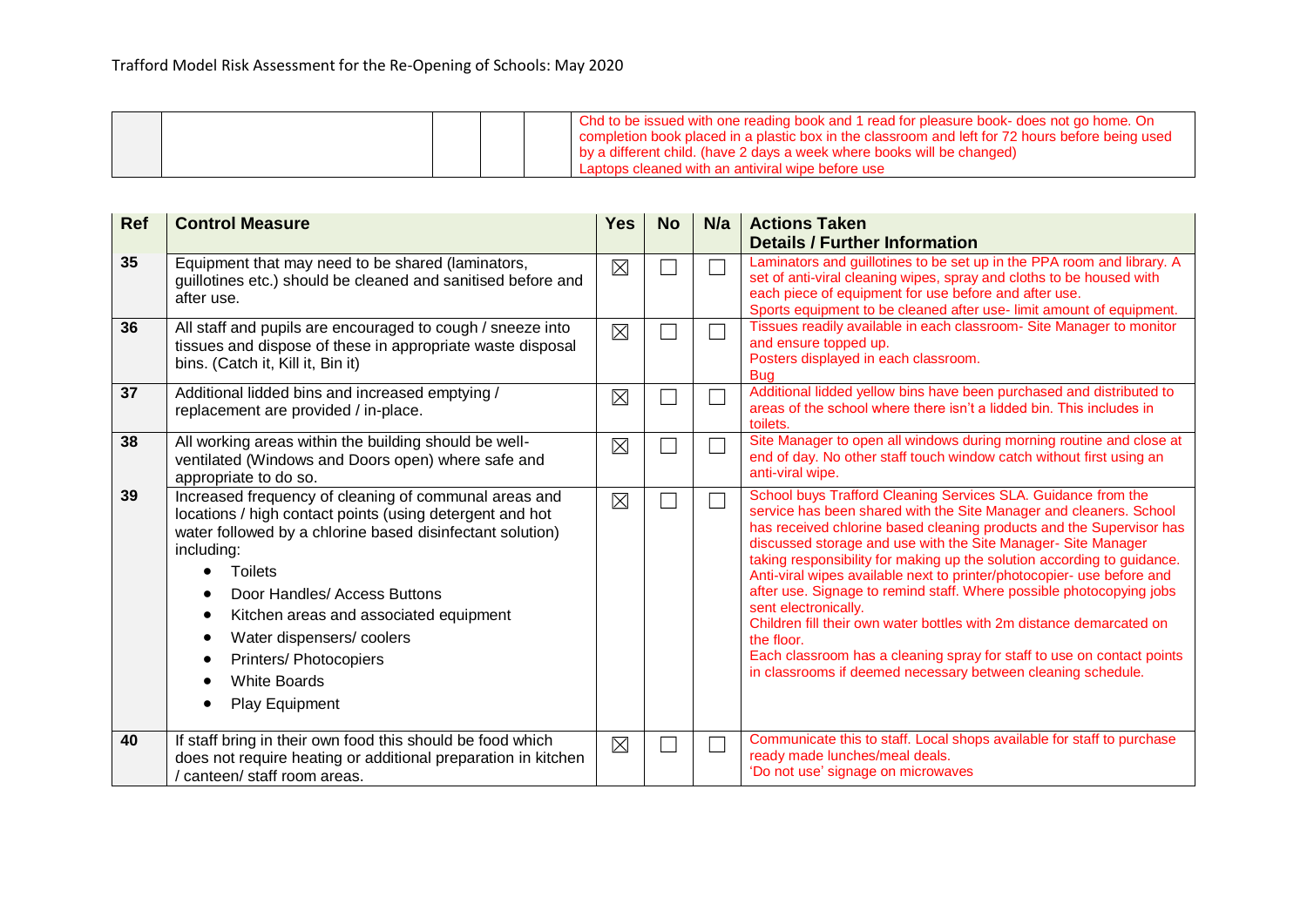| 41 | Use of kitchen areas to be limited to preparation of hot<br>drinks, cleaning of cups / mugs etc. Employees to use own /<br>designated cup or mug.                                                                                                                                    | $\boxtimes$ |  |  | Communicate to staff.<br>Place communal cups into storage                                                                                                                          |  |  |
|----|--------------------------------------------------------------------------------------------------------------------------------------------------------------------------------------------------------------------------------------------------------------------------------------|-------------|--|--|------------------------------------------------------------------------------------------------------------------------------------------------------------------------------------|--|--|
| 42 | Employees to store, where possible, coats, bags and non-<br>work essential items in personal lockers. Where lockers are<br>not provided, employees will not use shared coat racks /<br>stands and will store coats on the back of their chairs and<br>bags safely under their desks. | $\boxtimes$ |  |  | Personal effects to be kept in designated area of the classroom in<br>which they are based.                                                                                        |  |  |
| 43 | Staff and pupils are provided with instructions on how to<br>achieve effective hand-washing; for example in the form of<br>posters, written guidance and videos clips etc.                                                                                                           | $\boxtimes$ |  |  | <b>Hand-Washing Guidance</b><br><b>Hand-Washing Video</b><br><b>Hand-Washing Poster</b>                                                                                            |  |  |
| 44 | Office staff who receive deliveries, post etc. are encouraged<br>to wash their hands more frequently and are provided with<br>sanitiser.                                                                                                                                             | $\boxtimes$ |  |  | 2 hand sanitiser stations available in the main entrance for office staff<br>to use.<br>Staff not allowed to have personal deliveries made to the school.                          |  |  |
| 45 | Increased frequency of toilet inspections and checks to<br>ensure sufficient supplies of liquid soap and paper towels<br>are maintained. Staff to report shortages to site staff.                                                                                                    | $\boxtimes$ |  |  | Change Site Manager shift pattern to allow for this to happen<br>Put up a 'these toilets were checked at in each toilet block                                                      |  |  |
| 46 | Suppliers and Contractors advised if attending premises of<br>infection control arrangements, no-access areas and<br>expectations around personal hygiene.                                                                                                                           | $\boxtimes$ |  |  | Suppliers/contractors sign register to say they understand and will<br>adhere to the infection control measures put in place.<br>Leaflet at Reception- signed for on sign in sheet |  |  |
|    | Additional Infection Control, Cleaning and Hygiene Measures applied (Please detail below)                                                                                                                                                                                            |             |  |  |                                                                                                                                                                                    |  |  |
|    | Refer to guidance produced by Trafford Cleaning Services Appendix A                                                                                                                                                                                                                  |             |  |  |                                                                                                                                                                                    |  |  |
|    | Refer to guidance produced by Trafford Catering Services Appendix B                                                                                                                                                                                                                  |             |  |  |                                                                                                                                                                                    |  |  |

# **Key Roles and Responsibilities**

| Ref | <b>Control Measure</b>                                       | <b>Yes</b>  | <b>No</b> | N/A   Actions Taken                                                    |  |
|-----|--------------------------------------------------------------|-------------|-----------|------------------------------------------------------------------------|--|
|     |                                                              |             |           | Details / Further Information                                          |  |
| 47  | Sufficient staffing / resources are in place to maintain the | $\boxtimes$ |           | <b>Existing measures sufficient. Review regularly if circumstances</b> |  |
|     | security of the building and its occupants.                  |             |           | change.                                                                |  |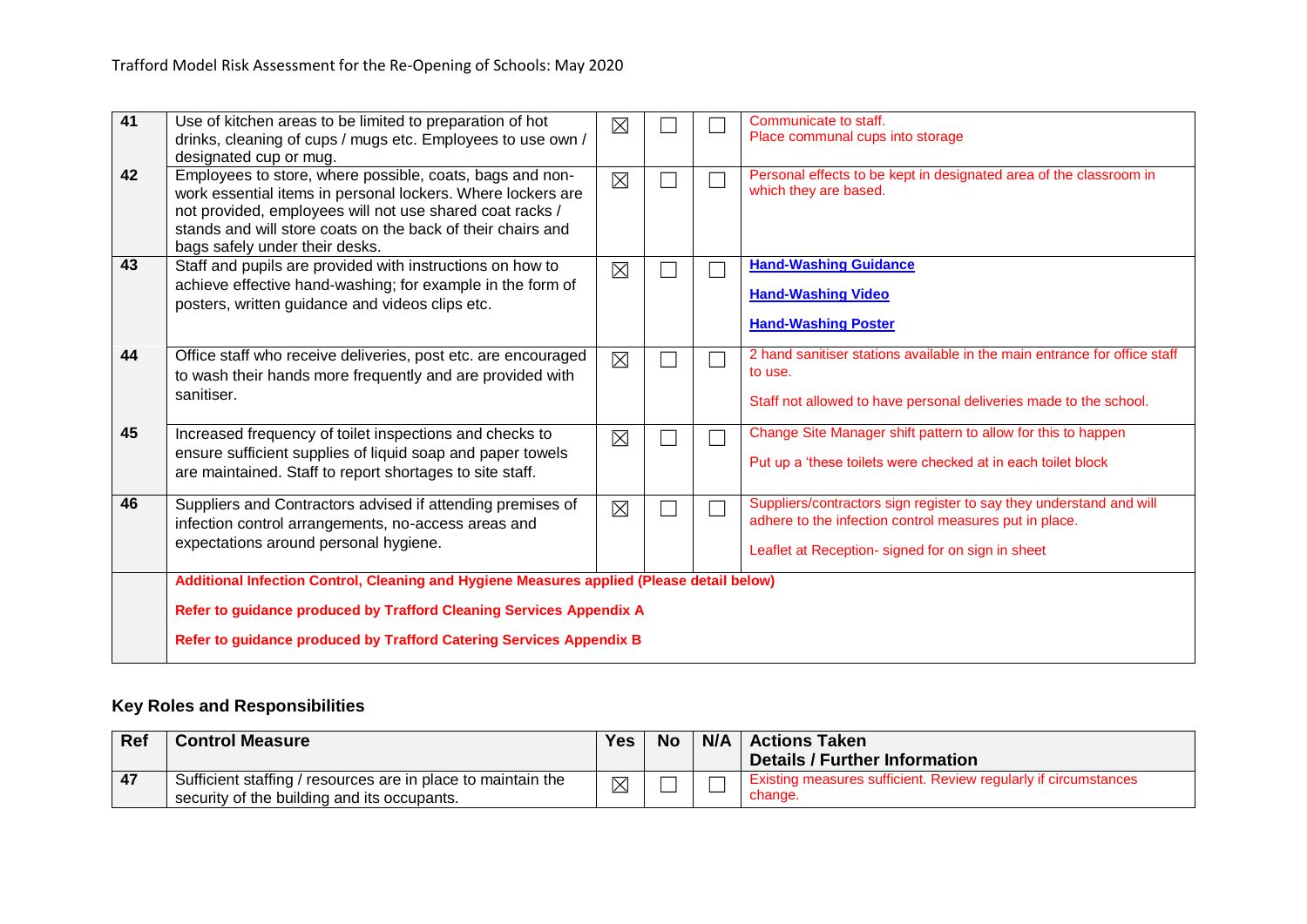| 48         | Sufficient staffing / resources are in place to maintain the<br>cleanliness of the building and to carry out necessary<br>inspections of consumables needed to maintain hygiene<br>(including their replenishment).                                                                                                   | $\boxtimes$ |           |        | <b>Trafford Council SLA purchased.</b><br>Full time Site Manager audits stock and orders new materials when<br>stocks need replenishing.                                                                                             |  |  |
|------------|-----------------------------------------------------------------------------------------------------------------------------------------------------------------------------------------------------------------------------------------------------------------------------------------------------------------------|-------------|-----------|--------|--------------------------------------------------------------------------------------------------------------------------------------------------------------------------------------------------------------------------------------|--|--|
| 49         | Sufficient numbers of trained staff are in place to provide<br>Emergency First Aid.                                                                                                                                                                                                                                   | $\boxtimes$ |           | $\Box$ | <b>Refer to First Aid Policy</b>                                                                                                                                                                                                     |  |  |
| 50         | Sufficient numbers of staff are in place to enable safe<br>evacuation of the building in the event of an emergency.                                                                                                                                                                                                   | $\boxtimes$ |           |        | Existing measures sufficient. Review regularly if circumstances<br>change. Review Fire responsibilities list and communicate with staff.<br>Ensure PEEPs are up to date.                                                             |  |  |
|            | <b>Statutory Premises Compliance and Maintenance</b>                                                                                                                                                                                                                                                                  |             |           |        |                                                                                                                                                                                                                                      |  |  |
| <b>Ref</b> | <b>Control Measure</b>                                                                                                                                                                                                                                                                                                | <b>Yes</b>  | <b>No</b> | N/A    | <b>Actions Taken</b><br><b>Details / Further Information</b>                                                                                                                                                                         |  |  |
| 51         | PPM (Planned Preventative Maintenance) work continues<br>to be delivered for critical building systems (Life-Safety)<br>including:<br>Fire Alarm and Detection<br>Powered Doors / Gates<br>Legionella and Water Testing<br><b>Electrical Safety</b><br><b>Gas Safety</b><br><b>PAT Testing</b><br>Asbestos Management | $\boxtimes$ |           |        | Site Manager has records to demonstrate when checks have taken<br>place (in line with schedule) and of any remedial works carried out as<br>a consequence. Monitored by HT. School buys Trafford SLAs for each<br>of these services. |  |  |
| 52         | Defect Reporting arrangements are in place.                                                                                                                                                                                                                                                                           | $\boxtimes$ |           |        | Site Manager e-mail system in place to report defects. (removal of the<br>book from the staffroom to avoid cross contamination.                                                                                                      |  |  |
|            | <b>Additional Statutory Compliance and Maintenance issues.</b><br>The school has a lift which has a maintenance contract.<br>Health and Safety Policy updated with reference to Covid 19 procedures and protocols- to be ratified by full governors June 2020                                                         |             |           |        |                                                                                                                                                                                                                                      |  |  |